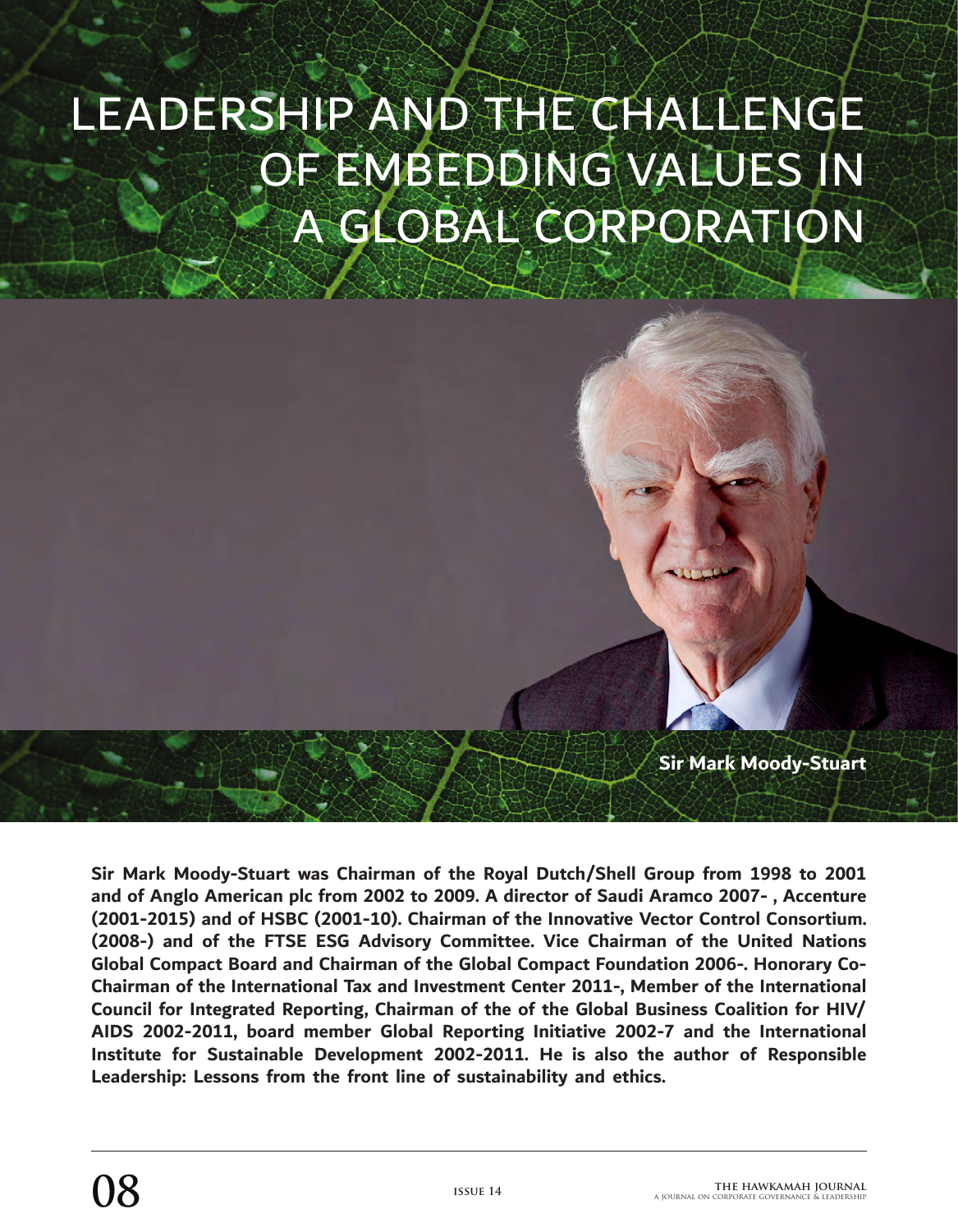The untimely death of Peter Montagnon has left a big hole in the interconnected worlds of journalism, corporate governance and ethics, fields in which Peter made major contributions in his career. His leadership of engagement with companies on behalf of the long-term shareholder members of the Association of British Insurers (ABI) had a strong focus on governance, often wrestling with questions of executive pay schemes, which brought him into contact with many businesses. The engagements which he led and his thoughtful approach gained him the respect of business people, but Peter would be the first to admit that as far as pay levels and differentials went the outcome has been far from satisfactory. In his subsequent very important work in the Institute of Business Ethics, Peter distinguished clearly between development of and compliance with governance frameworks on the one hand and the ethics which should underpin such frameworks on the other. Many business people accept that income disparities in business and society have grown unacceptably wide over the last twenty years, but the genie is now out of the bottle and will require time, leadership and a focus on underlying values to rebalance executive remuneration. If this issue is really a matter reflecting the underlying values of an organisation and its relationships with society at large, including its commercial competitors, I will suggest below that the place to start is a very open and widespread discussion within a corporation on what a reasonable or fair outcome might look like, combined with strong ethical leadership. Perhaps it was this need to work on the underlying ethics of various business challenges that led Peter to join the Institute of Business Ethics (IBE).

At the time of Peter's death, the IBE was just starting a "Summer of Speak-Up" in which Peter would have played a leading part. At the first event of this series, which dealt with "Bringing your whole self to work" with a particular emphasis on LGBT issues, discussion was wide. There was talk of the need to link the achievement of diversity targets to variable pay, to make sure that managers were really committed to meeting targets. Personally, I have some discomfort with this. There was I think broad support in the discussion for bringing together many groups across an organisation, not just of women or LGBT or ethnic minorities, but groups which mixed all of these, who could talk of their own experiences. This is not to suggest that groups of similar background should not also meet, but in my experience mixed groups bring particular insights.

In Shell in the nineties we were faced with a situation in which after working hard for at least twenty-five years at hiring and developing talented people of all nationalities and backgrounds, the equivalent of the executive committee was uniformly white, male and either Dutch or British, with an occasional American. That such a composition represented the most qualified people was statistically implausible given our intake. So we set up a Diversity Committee with men and women from all around the world and of various ages. We discussed the barriers and as chair of the committee I learned a great deal about the many hidden barriers and equally important the emphasis which our promotion methods might put emphasis on aspects which disadvantaged some people – education, technical backgrounds, mobility, expatriation, language, region, family background and so on. I also discovered the sobering fact that when we identified the many groups in the company which might be considered to confer an advantage, I am in every one of them. Open discussion in groups across a company are essential for developing and teasing out what a company's proclaimed values mean for every individual. What for example does the commonly proclaimed value of "Respect for people" mean not just for different groups in one country, but in multiple countries across the world? The value remains the same, but its expression may differ in different cultures.

A major global company cannot be run simply by reference to a book of rules. Situations vary enormously from country to country and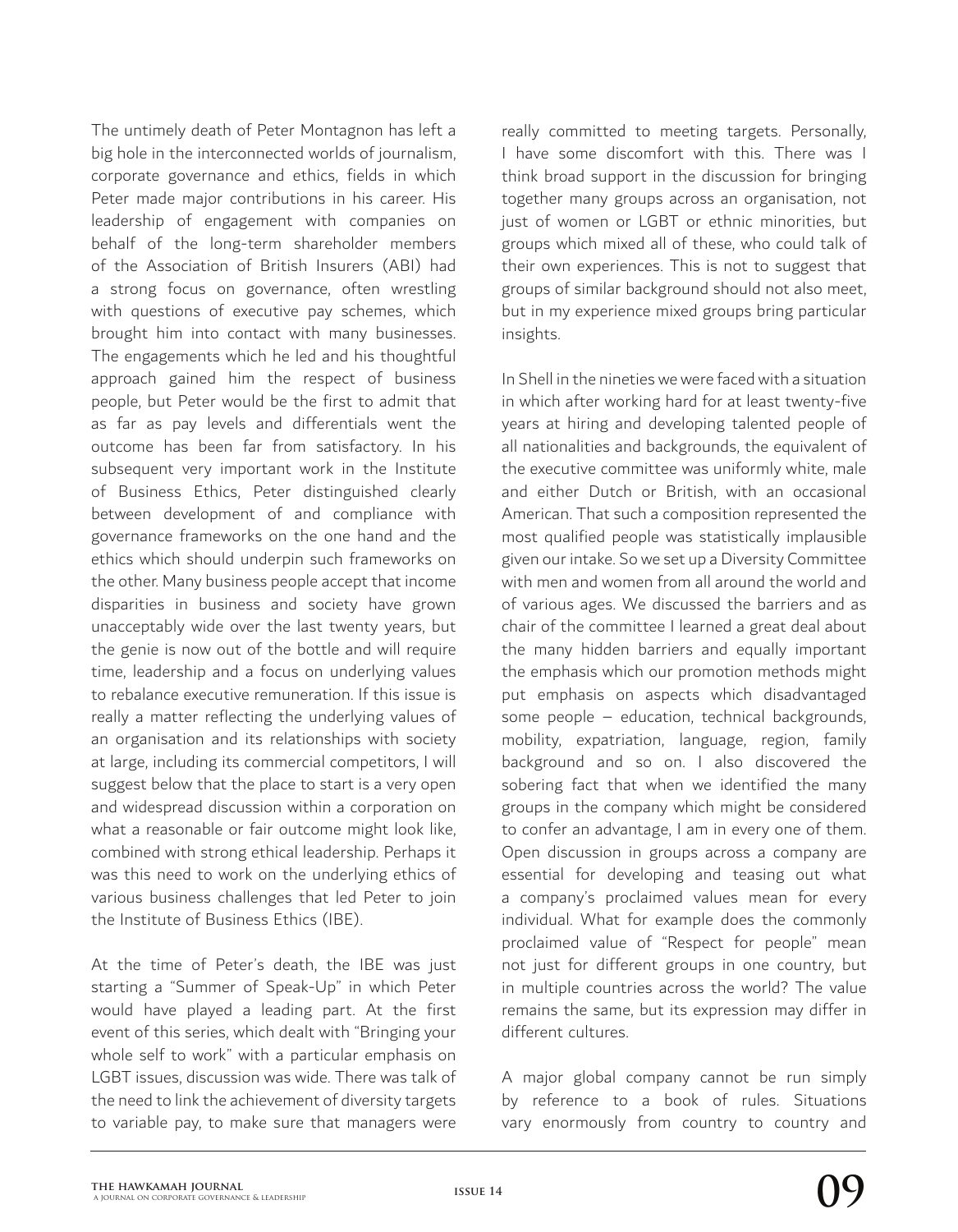furthermore can change very rapidly. No rule book could cover this; any such book would be voluminous and in any case almost certainly would not be read. It is therefore essential to try and embed values and principles in a way that they are absorbed by people in the organisation wherever they are and whatever their background, race or religion. In this way an individual can respond rapidly to situations. However, that does not mean that individuals are on their own. They should be able to refer to other people in the organisation to discuss difficult issues and thus draw on the experience of the whole group. This will only be possible if conditions have been created where real life past problems have been discussed freely and people know that it is not a confession of weakness or failure to discuss a dilemma. To achieve this requires leadership.

There is an analogy with the values to which a family subscribe. At best these encompass all members of a family; parents, grandparent, brothers, sisters and children. There are established patterns of behaviour which are known and accepted by all as part of membership of the family group. They are not codified but established by example and behaviour. They are also subject to adaptation. The situations encountered by children and grandchildren are different from those experienced by their parents and grandparents and inevitably changes in behaviour and response will be needed, but hopefully the underlying values remain the same.

Values should underpin and guide the behaviour which underpins compliance with mere rules. The value underlying health and safety regulations is care for all our colleagues as well as ourselves. Refusing to join corrupt practices is not just a matter of law, but of not trying to distort the market, and an awareness that even small facilitating payments may contribute to the corrosion of societal values. Compensation policies are not just a matter of formulae which may gain shareholder approval, but of a reflection whether we really believe that everyone in an organisation has an essential part

to play as a member of a team and whether this is fairly recognised in pay and in other forms of recognition. Money is a form of recognition but there are many others. Each of these topics is worth spending much time in group discussions across the organisation so that the complexities of each can be openly discussed. Leadership is an essential component in enabling such discussion.

Many corporations lay great emphasis on training to instil values. Conventional training has limited effect. What is needed is training which involves a lot of free-flowing discussion and relating of personal experiences – what are sometimes referred to as "war stories". I recall listening to the Chief Executive of a major financial institution which had suffered from scandals relating to trading in Europe and to other events in Japan. He had put in place a structured training programme delivered around the world through thousands of hours, with care to ensure maximum coverage (and documentation of the coverage). I was impressed by the effort and the systematic approach. But then in my eyes he blew it all by remarking somewhat wistfully of his errant traders that if they had done it to Goldman's or Lehman's it would have been alright. He plainly did not get it. Distorting the market is an abuse whether the victims are Goldman's or Lehman's or a lot of little old ladies. The value is not dependent on the victim, although the severity of the crime may. Given this attitude of the chief executive, I suspect that the entire structured and rather legalistic training was wasted.

How do we check whether the values that a company espouses, and which should have been developed through widespread discussion, are indeed shared and internalised across an organisation?

For the executive team the first check is to establish a programme of town hall type meetings across the organisation with very free and open discussion of events and trends. It is important to be able to discuss examples where the company's values trumped profit. An example of a contract